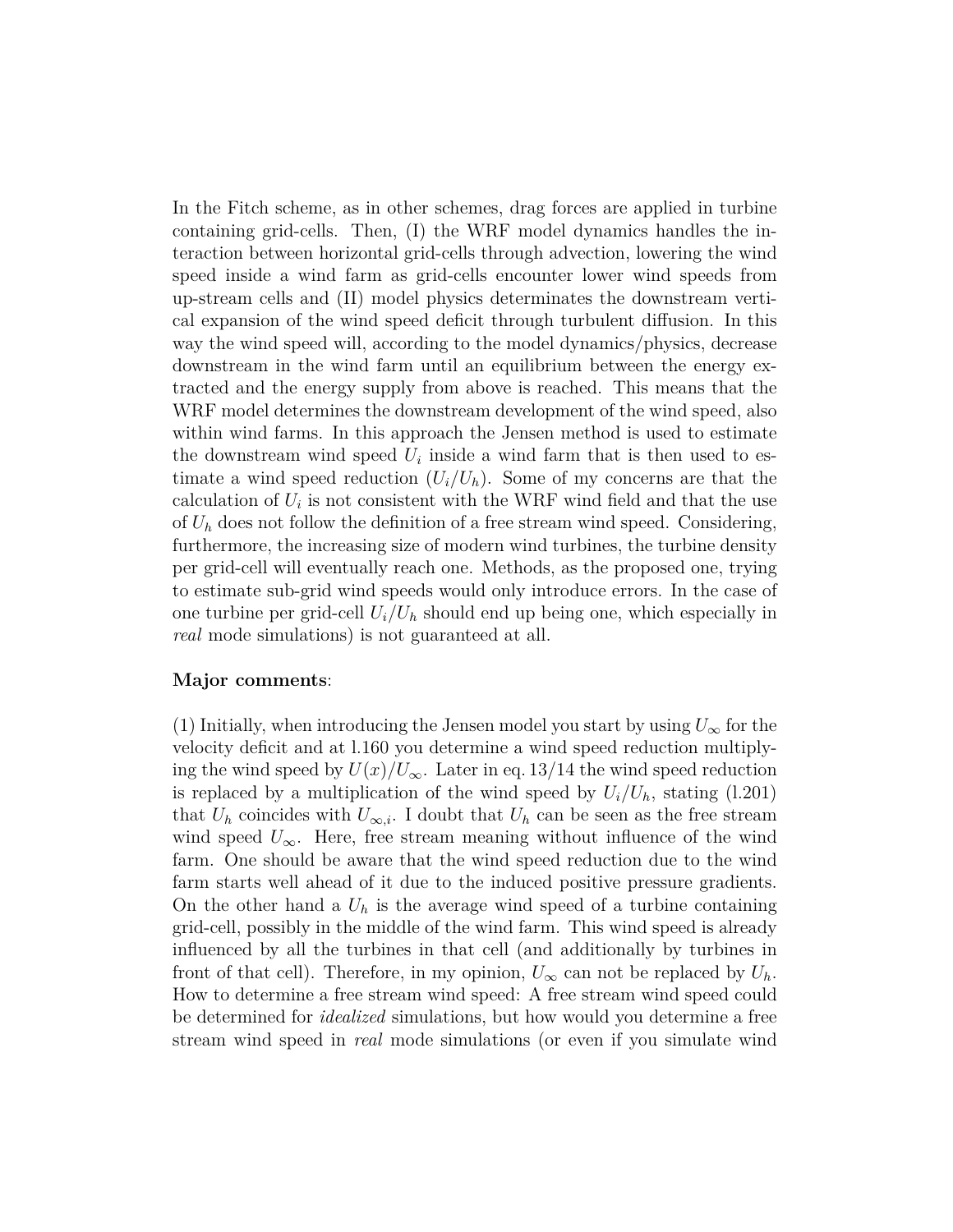farm clusters), with a strongly inhomogeneous wind field?

(2) *Section The wake superposition methods:*

(I) I could not find your eq. 10 in Katic et al. 86 that only uses velocity deficits.

(II) The methods M1, M2 and M3 all depend (through  $\delta_{ij}$ ) on the downstream distance *x*. Instead, the proposed M4 method seems not to depend on a downstream distance *x*. If this is the case, I would expect it to give the same wind speeds for a narrowly and widely spaced turbines and is therefore not very useful to predict wind speeds inside wind farms.

(III) Regarding the M4 method. One would assume that proceeding downstream the wind speed would decrease and ideally reach at a certain point an equilibrium. When I tried just an example with 3 turbines having wind speeds of 7, 6 and 5m/s. Then, the wind speed of the 4th turbine would be  $sqrt(110/3) = 6.1 \text{m/s}$ , which is above the 5m/s of the 3th turbine. However, it is also not clear if the M4 method would not just start at the first turbine and proceed one by one downstream. If the first turbine would face say 8m/s, then the wind speed at the second turbine would be  $U_2 = \sqrt{64/1} = 8 \text{ m/s}$ and at the thirst turbine it would be  $U_3 = \sqrt{(64 + 64)/2} = 8$  m/s, is this right?

(3) You mention that the wind speeds in large wind farms are not expected to be homogeneous (l.87-l.93) and that it should be accounted for. This is exactly why physics parametrisations operate one dimensionally and do not intervene in the horizontal model direction. In this way the wind speed field remains the inhomogeneous model wind speed and a wind speed reduction in a turbine containing grid-cell follows the local grid-cell velocity. On the other hand, this approach seems to assume a constant wind speed in the downstream distance, when calculating downstream wind speeds *U<sup>i</sup>* throughout the whole wind farm (row) and neglects therefore WRFs wind speed variability in the downstream direction. Consequently, the calculated downstream wind speed *U<sup>i</sup>* seems not in line with WRFs wind field. Problems can be expected when (large) wind farms are in regions with large wind speed gradients (coastal wind farms) and in unsteady flows.

(4) In case of multiple upstream wind speeds the M4 method changes and becomes a function of the rotor area, instead of being dependent on wind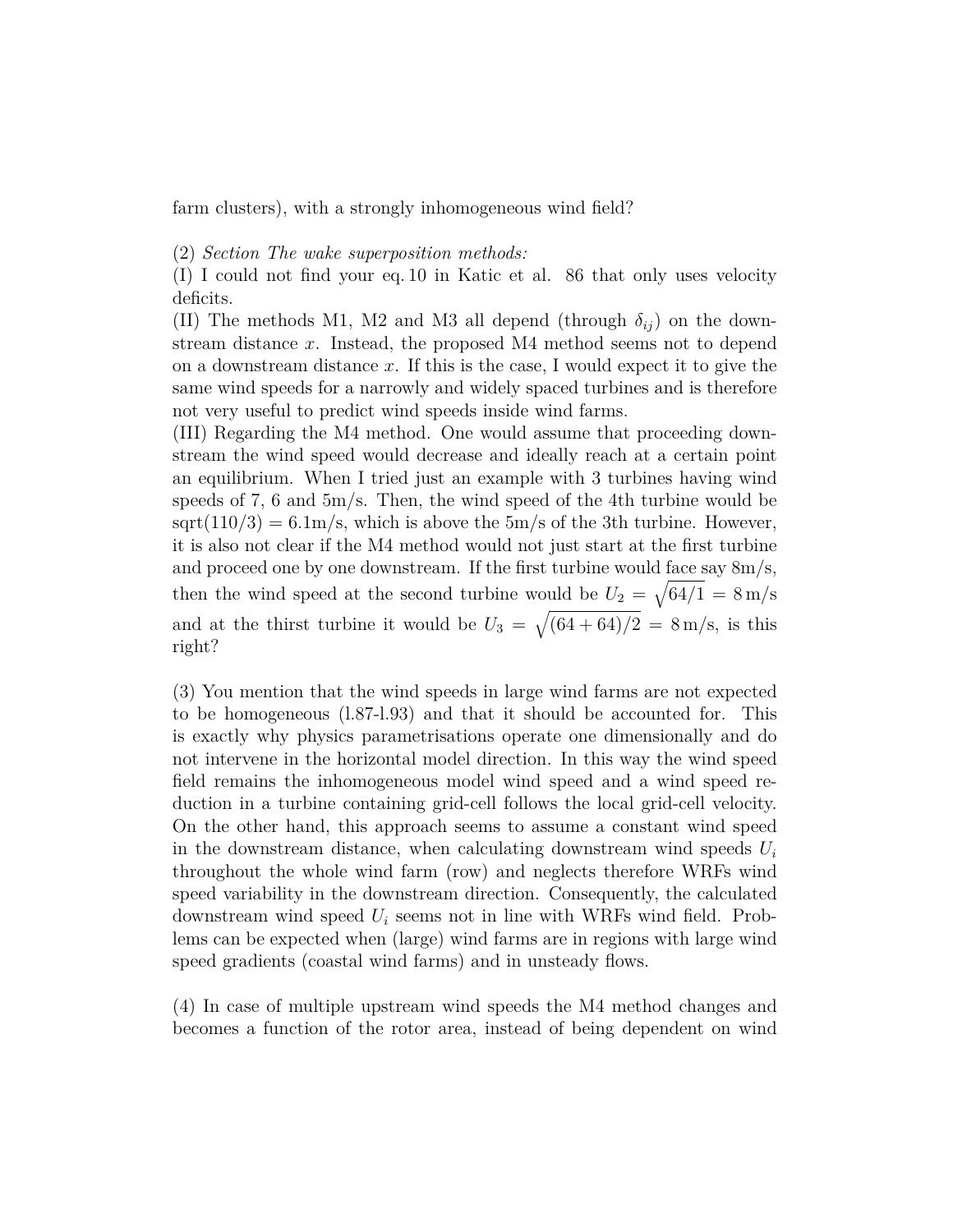speeds only. Could this sudden change be clarified?

 $(5)$  The total thrust per mass for a turbine *i* that faces a wind speed  $U_i$  should be proportional to  $U_i^2$ . Eqs 13 and 14 look differently. Could you explain the difference?

(6) Figs.11 a and c show the wind speed. However, it is important to understand additionally the shape of the (normalised) wind speed deficit: at which height is the maximum deficit? Is there an acceleration at the lowest model level? Theory predicts for the far wake in neutral conditions a Gaussian shaped deficit with a maximum deficit on hub-height (confirmed by CFD and LES results). If a result show other features they should be discussed and compared to reference studies (neutral measurements/LES simulations). The (normalised) wind speed deficit could be obtained by  $(u(z) - u_0(z))/u_{0,h}$ , where  $u_0$  is the free stream velocity. Volker et al. used e.g. a reference simulation without wind farms (same simulation time) to determine the free stream velocity.

(7) Fig. 4. You show point measurements indicated by dots (they shouldn't be connected with straight lines) and model results. My question for Anholt is, how did you plot the figures? Are the small dots above the turbine numbers the grid-cell centres? Also, because in the figure all the distances for the 1-86 row seem the same, whereas in the layout the distance between turbine 1 and 31 seems to be larger than the distance between the other turbines in that row.

(8) One other concern is the intension to compare model results inside wind farms with measurements. The measurements are locally in strongly inhomogeneous conditions and the model instead is by design very diffusive in the horizontal direction with a true resolution far less than the model gridsize. Therefore, one should be very careful when trying to compare those two worlds.

## **Further comments**:

l.141: this link between the induction factor and thrust coefficient is only